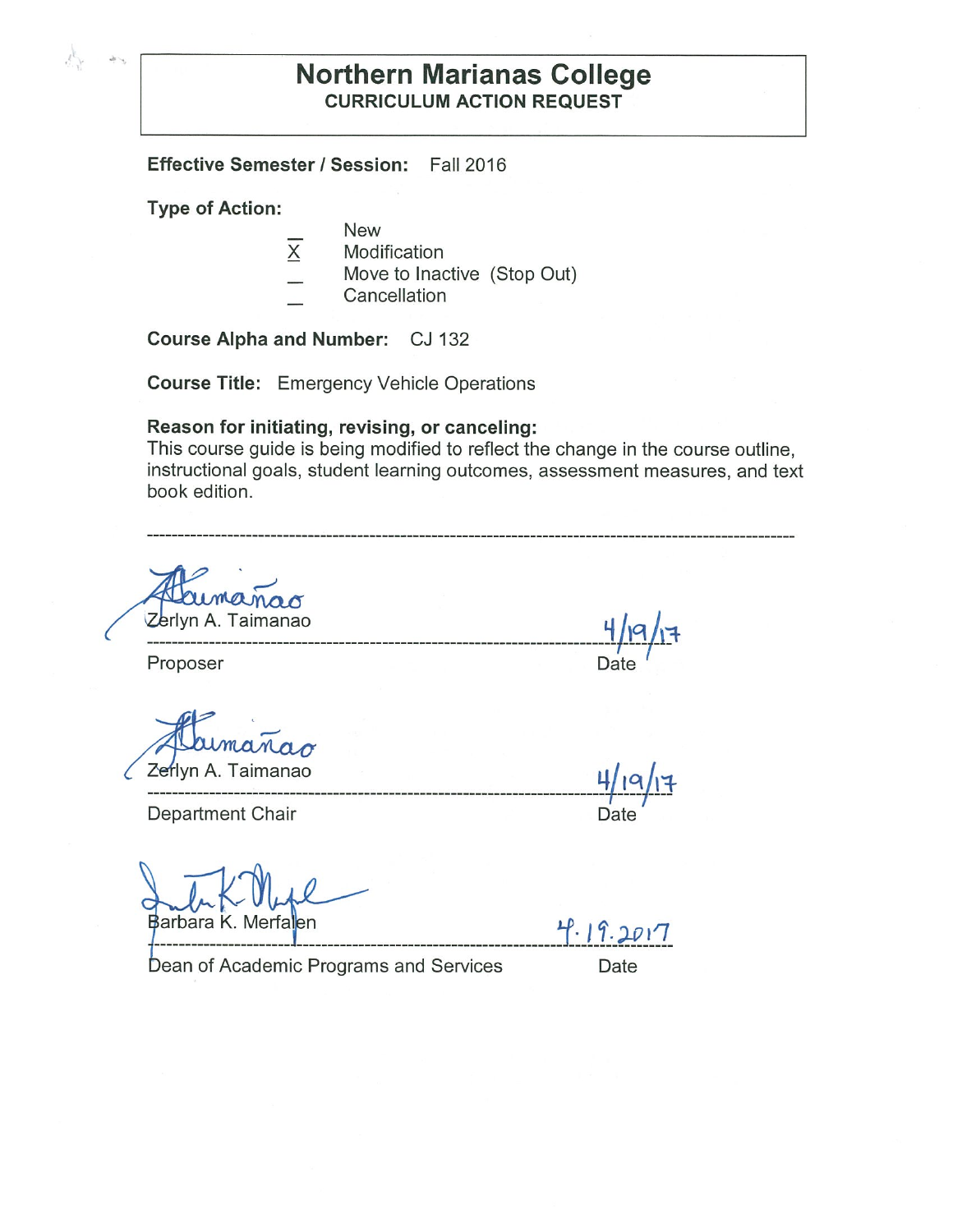**Course: CJ 132 Emergency Vehicle Operations** 

#### **1. Department**

Criminal Justice

#### **2. Purpose**

The purpose of this course is to provide the CNMI Department of Public Safety the essentials in operating emergency vehicles.

#### **3. Description**

**A. Required/Recommended Textbook(s) and Related Materials**  Training materials will be provided by the agency. There is no required textbook.

#### **B. Contact Hours**

- **1. Lecture:** 3 hours per week/ 45 hours per semester
- **2. Lab:** N/A
- **3. Other:** N/A

#### **C. Credits**

- **1. Number:** 3 Credits
- **2.** Type: Regular Degree Credits

#### **D. Catalogue Course Description**

This course provides both theory and practical application of driving techniques and skills required for operating an emergency vehicle. Topics include statutes and regulations, trip planning, driving techniques, evasive steering, and driving in adverse conditions. (Offered Fall, Spring, and Summer)

#### **E. Degree or Certificate Requirements Met by Course**

This is a required course for the Department of Public Safety cadets/students enrolled in the Basic Law Enforcement Certificate Program.

### **F. Course Activities and Design**

Lecture and discussion sessions form the basis from which the knowledge and skills are developed during this course.

**4. Course Prerequisite(s); Concurrent Course Enrollment; Required English/Mathematics Placement Level(s)**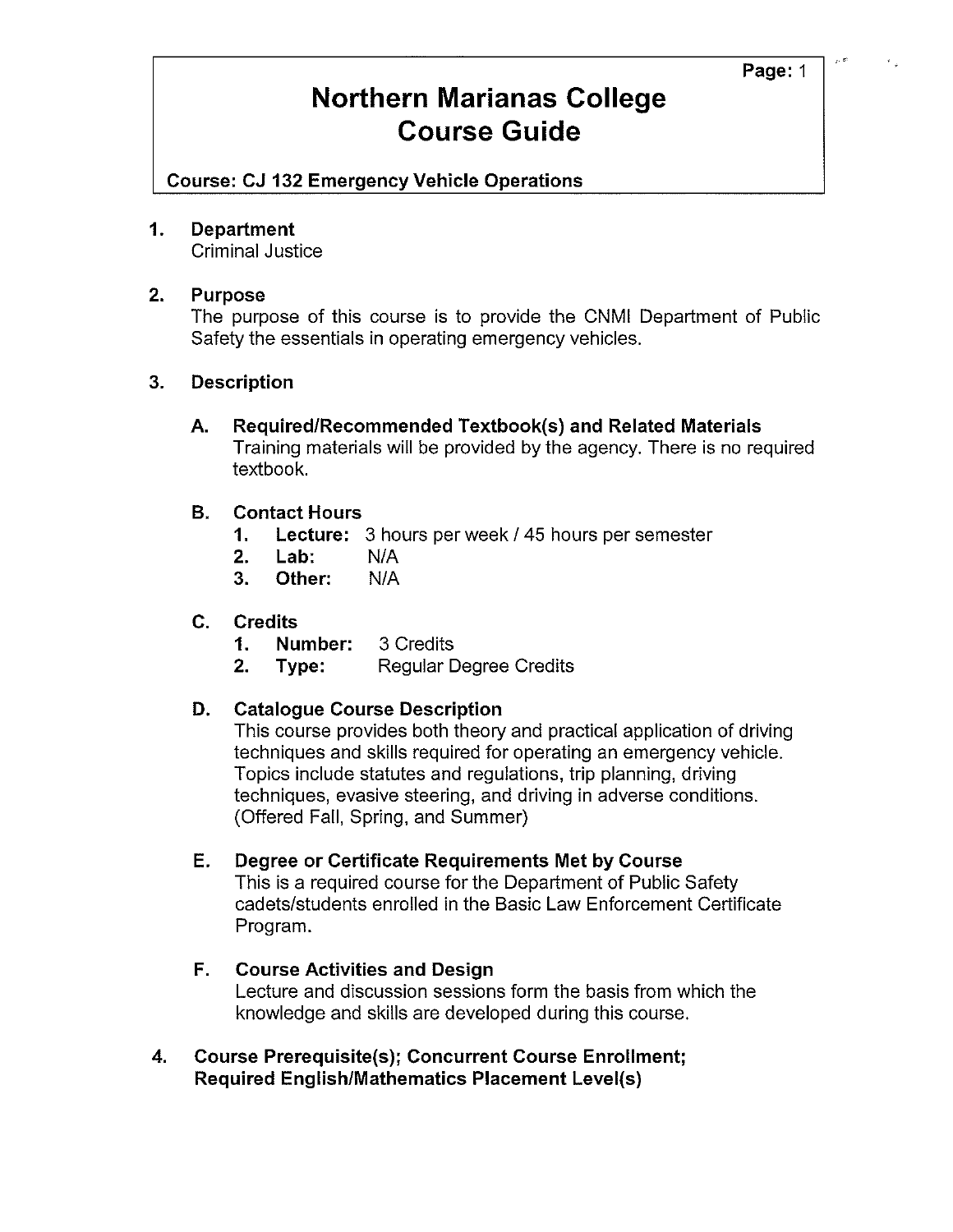### **Course: CJ 132 Emergency Vehicle Operations**

Prerequisite(s): Currently employed or a cadet with the Department of Public Safety and licensed to drive CNMI Government motor vehicles. English Placement Level: EN 101 Math Placement Level: None

**5. Estimated Cost of Course; Instructional Resources Needed**  Cost to the Student: Tuition for a 3-credit course and the cost of the textbook.

Cost to the College: Instructor's salary

Instructional resources needed for this course: N/A

#### **6. Method of Evaluation**

Student grades will be based on the regular letter grade system as described below:

| A: Excellent-grade points:     | 4.0:    |
|--------------------------------|---------|
| B: Above average-grade points: | 3.0:    |
| C: Average-grade points:       | $2.0$ ; |
| D: Below average-grade points: | $1.0$ ; |
| F: Failure-grade points:       | 0.0.    |
|                                |         |

NMC's grading and attendance policies will be followed.

#### **7. Course Outline**

This is a topical outline and does not necessarily indicate the sequence in which the material will be presented.

- 1.0 Introduction;
- 2.0 Legal Aspects of Emergency Vehicle Operations;
- 3.0 Operational Risk Management, Selecting Routes, and Reporting Emergency Vehicle Operations;
- 4.0 Before You Drive;
- 5.0 Physical Forces and Emergency Vehicle Control; and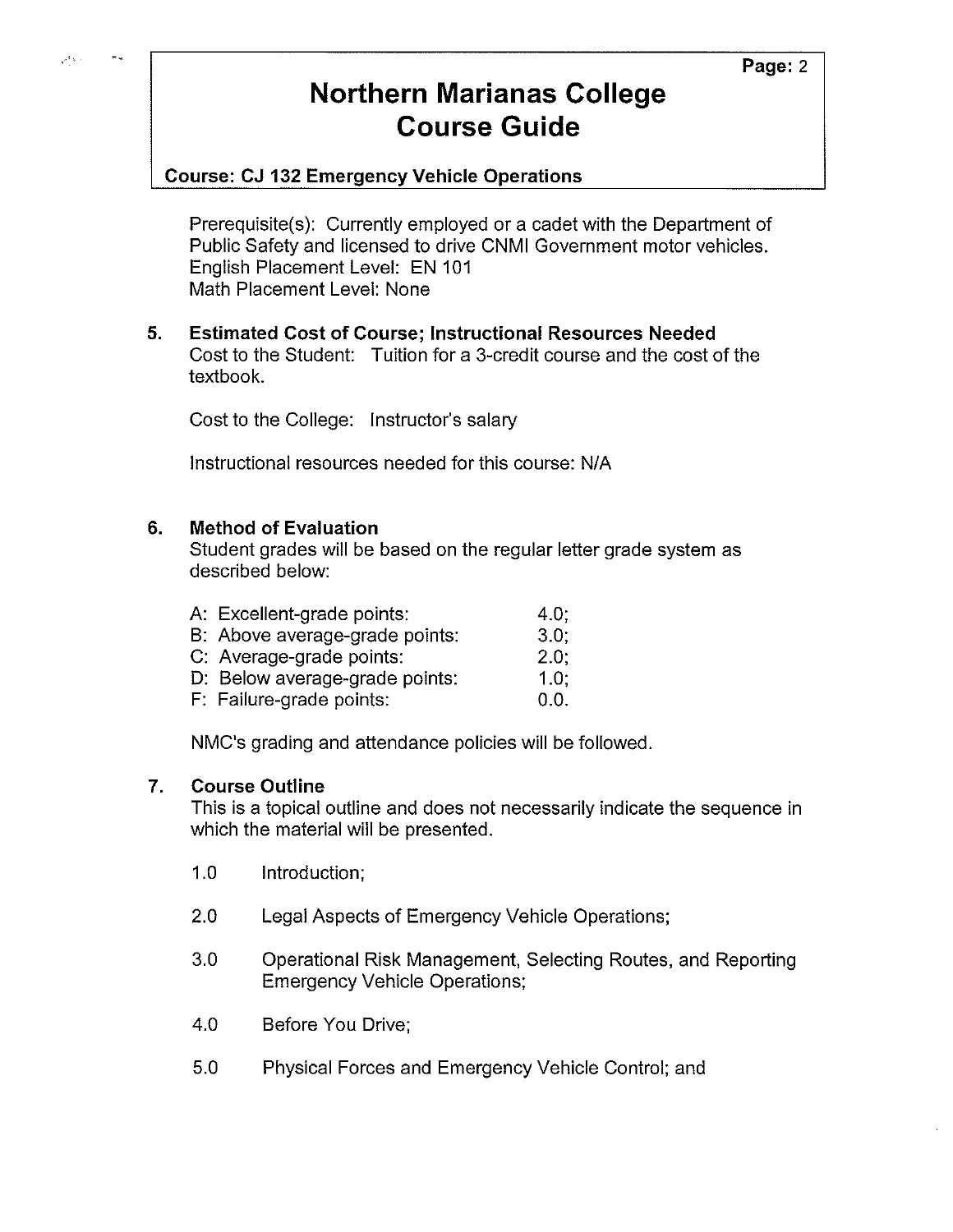### **Course: CJ 132 Emergency Vehicle Operations**

6.0 Handling Unusual Situations.

### **8. Instructional Goals**

This course will introduce students to:

- 1.0 The history of emergency vehicle operations;
- 2.0 The types of rules and regulations;
- 3.0 The types of risks associated with driving an emergency vehicle;
- 4.0 The process of operating an emergency vehicle;
- 5.0 The types of physical forces that occur while operating an emergency vehicle; and
- 6.0 The procedure in handling unusual situations.

#### **9. Student Learning Outcomes**

Upon successful completion of this course, students will be able to:

- 1.0 Recognize when to operate an emergency vehicle with lights and sirens;
- 2.0 Identify the exemptions granted by law to emergency vehicle operators;
- 3.0 Recognize the possibilities of criminal, civil, and administrative liabilities while operating an emergency vehicle;
- 4.0 Recognize the different physical forces that affect vehicle control;
- 5.0 Identify the effects of speed versus the braking distance; and
- 6.0 Demonstrate how to counter and react to various contingency situations.

#### **10. Assessment Measures**

Assessment of student learning may include, but not be limited to, the following:

 $\mathcal{S}_A$